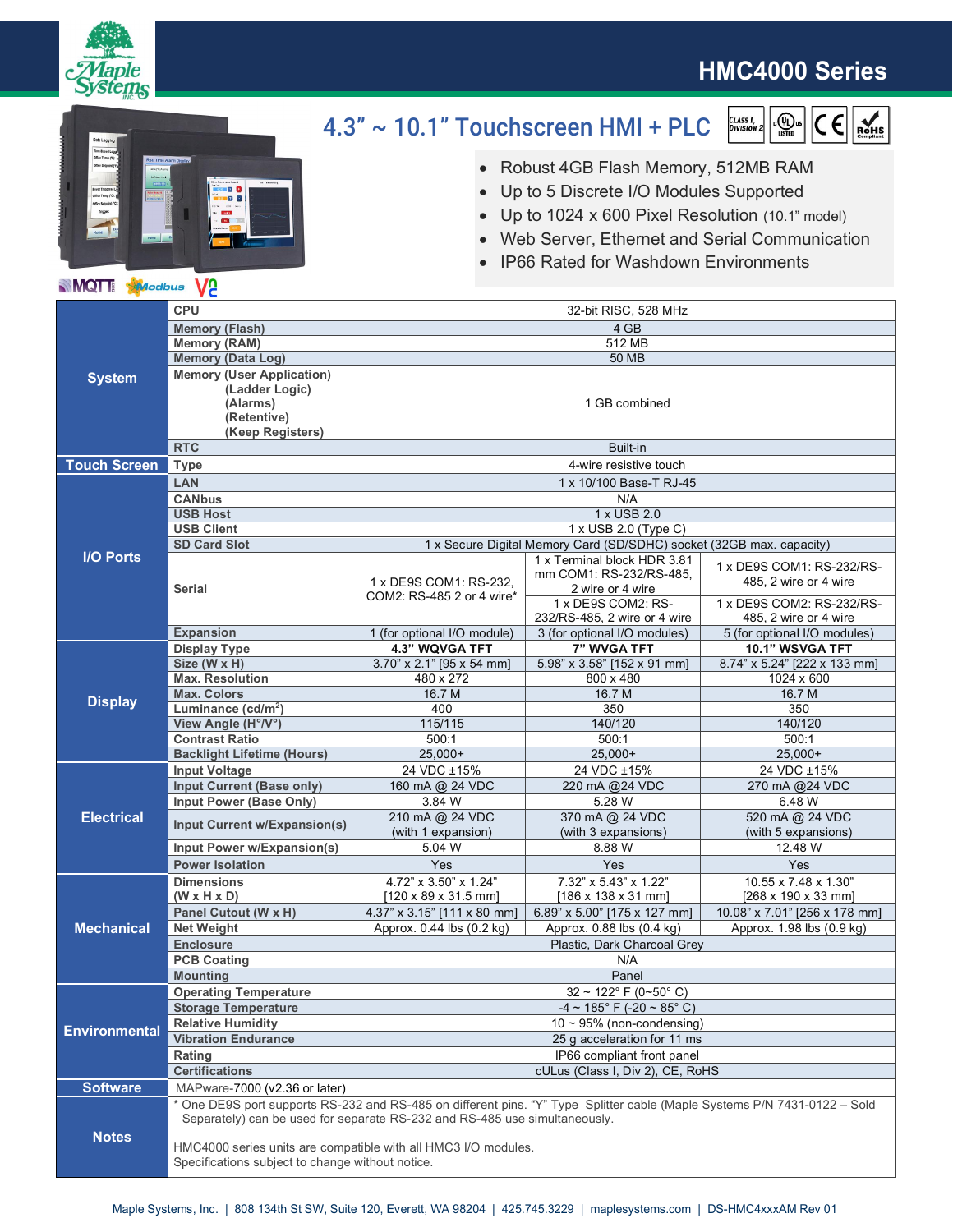



### **HMC4043A-M**

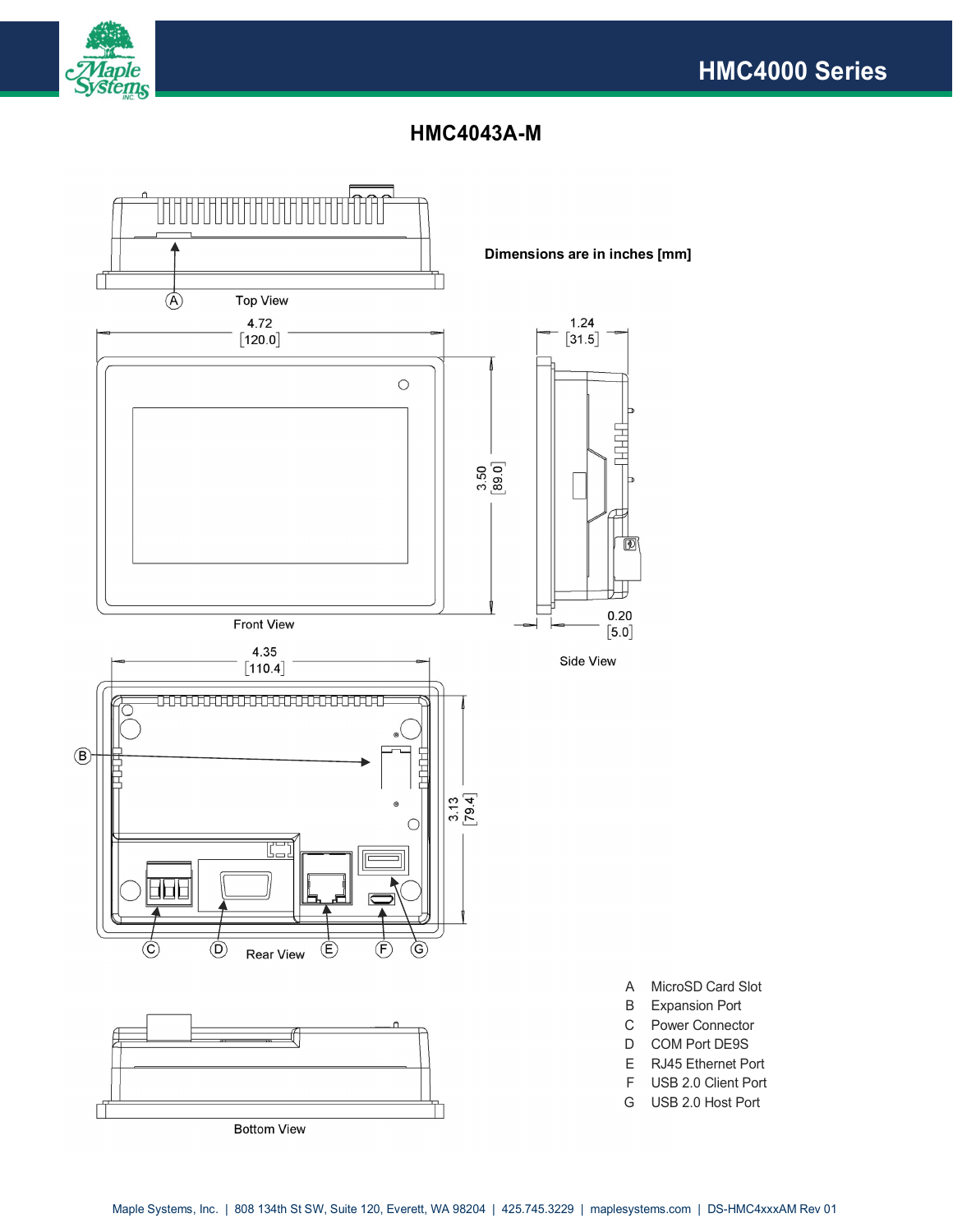